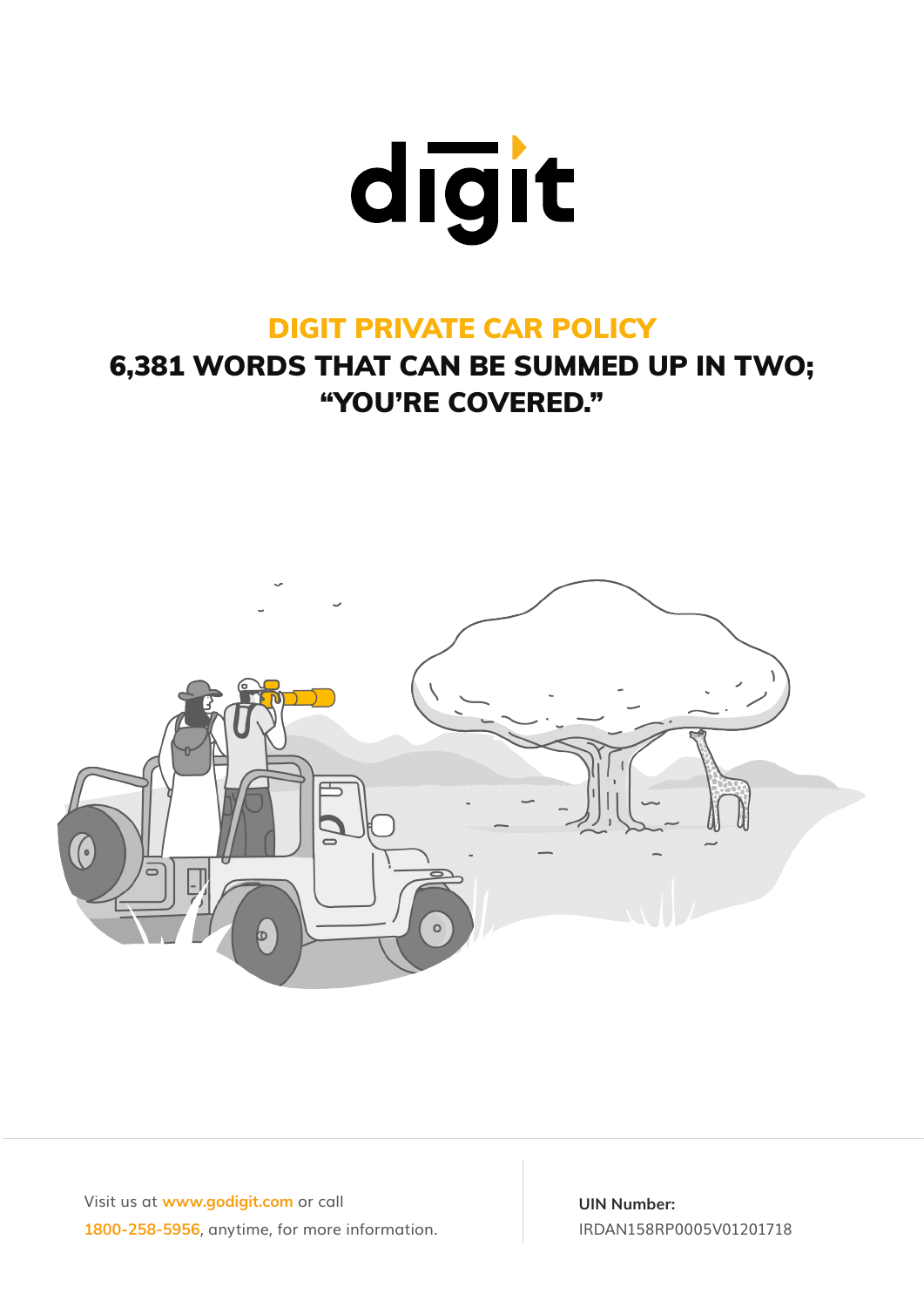## **Table of Contents**

Follow these directions to find your way if you get lost.

Just click on the chapter name to go there.

| <b>Policy Wording</b>                                      | $\overline{3}$  |
|------------------------------------------------------------|-----------------|
| Section 1: Loss of or damage to the vehicle insured        | 3               |
| Sum Insured / IDV                                          | 5               |
| <b>Depreciation Schedule for IDV</b>                       | 5               |
| <b>Section 2: Liability to Third Parties</b>               | $6\phantom{1}6$ |
| <b>Avoidance of Certain Terms and Rights of Recovery</b>   | $6\phantom{1}6$ |
| <b>Application of Limits of Indemnity</b>                  | 6               |
| <b>Section 3: Personal Accident Cover for Owner-Driver</b> | $\overline{7}$  |
| <b>General Exceptions</b>                                  | 8               |
| <b>Deductible</b>                                          | 9               |
| <b>Conditions</b>                                          | 9               |
| <b>Cancellation</b>                                        | 11              |
| <b>No Claim Bonus</b>                                      | 12              |
| <b>Customer Grievance</b>                                  | 13              |

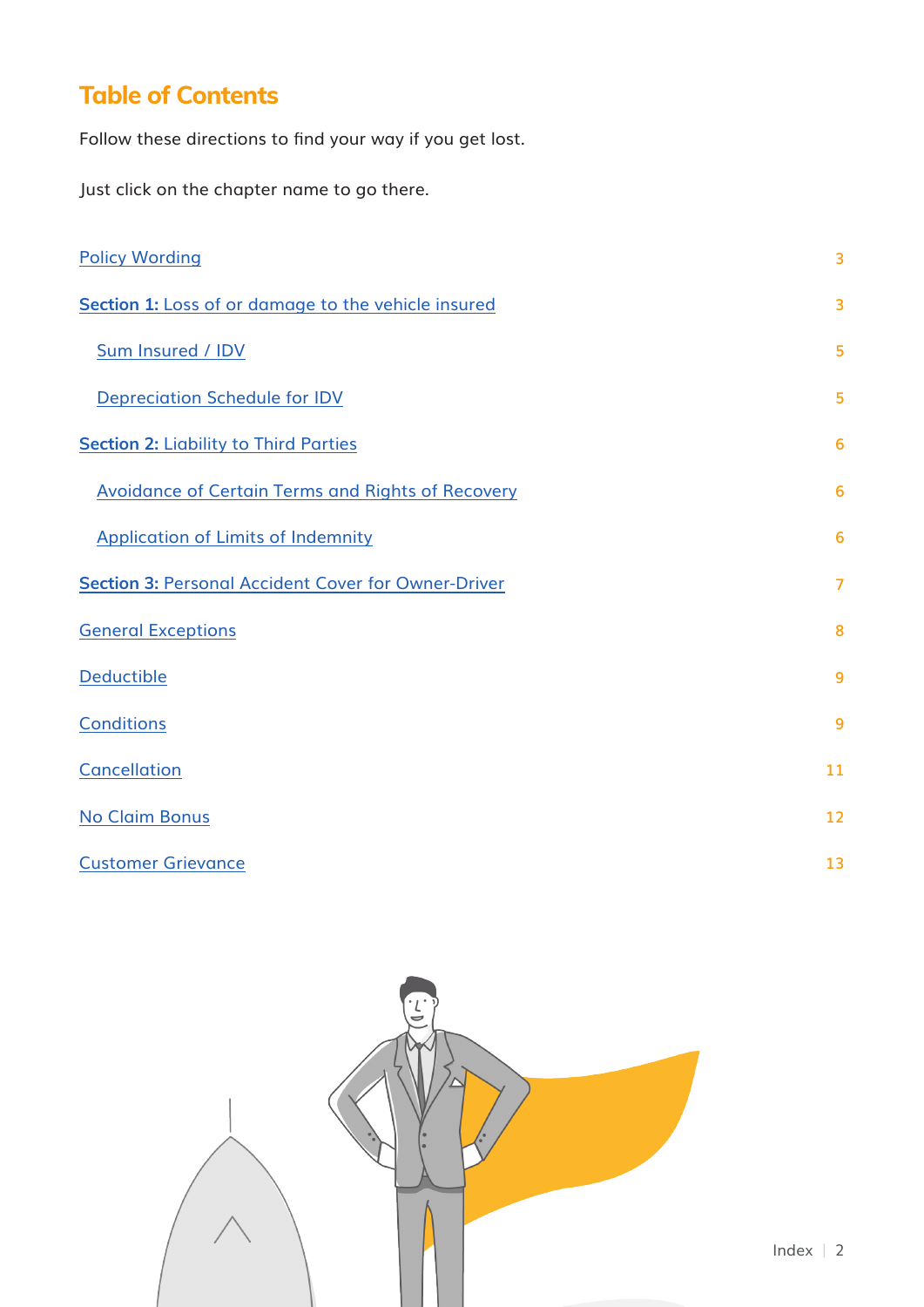## **Digit Private Car Policy – Policy Wording**

Whereas the Insured by a proposal and declaration dated as stated in the Schedule which shall be the basis of this contract and is deemed to be incorporated herein has applied to Go Digit General Insurance Ltd. (herein after referred to as "Company/Digit") for insurance hereinafter contained and has paid the premium mentioned in the schedule as consideration for such insurance in respect of accidental loss or damage occurring during the period of insurance.

**NOW THIS POLICY WITNESSETH:** That subject to the Terms, Exceptions and Conditions contained herein or endorsed or expressed hereon.

### **Section I.**

## **Loss Of Or Damage To The Vehicle Insured**

The Company will indemnify the insured against loss or damage to the vehicle insured hereunder and/or its accessories whilst thereon

- 1. By fire, explosion, self-ignition or lightning;
- 2. By burglary, housebreaking or theft;
- 3. By riot and strike;
- 4. By earthquake (fire and shock damage);
- 5. By flood, typhoon, hurricane, storm, tempest, inundation, cyclone, hailstorm, frost;
- 6. By accidental external means;
- 7. By malicious act;
- 8. By terrorist activity;
- 9. Whilst in transit by road, rail, inland-waterway, lift, elevator or air;
- 10. By landslide, rockslide.

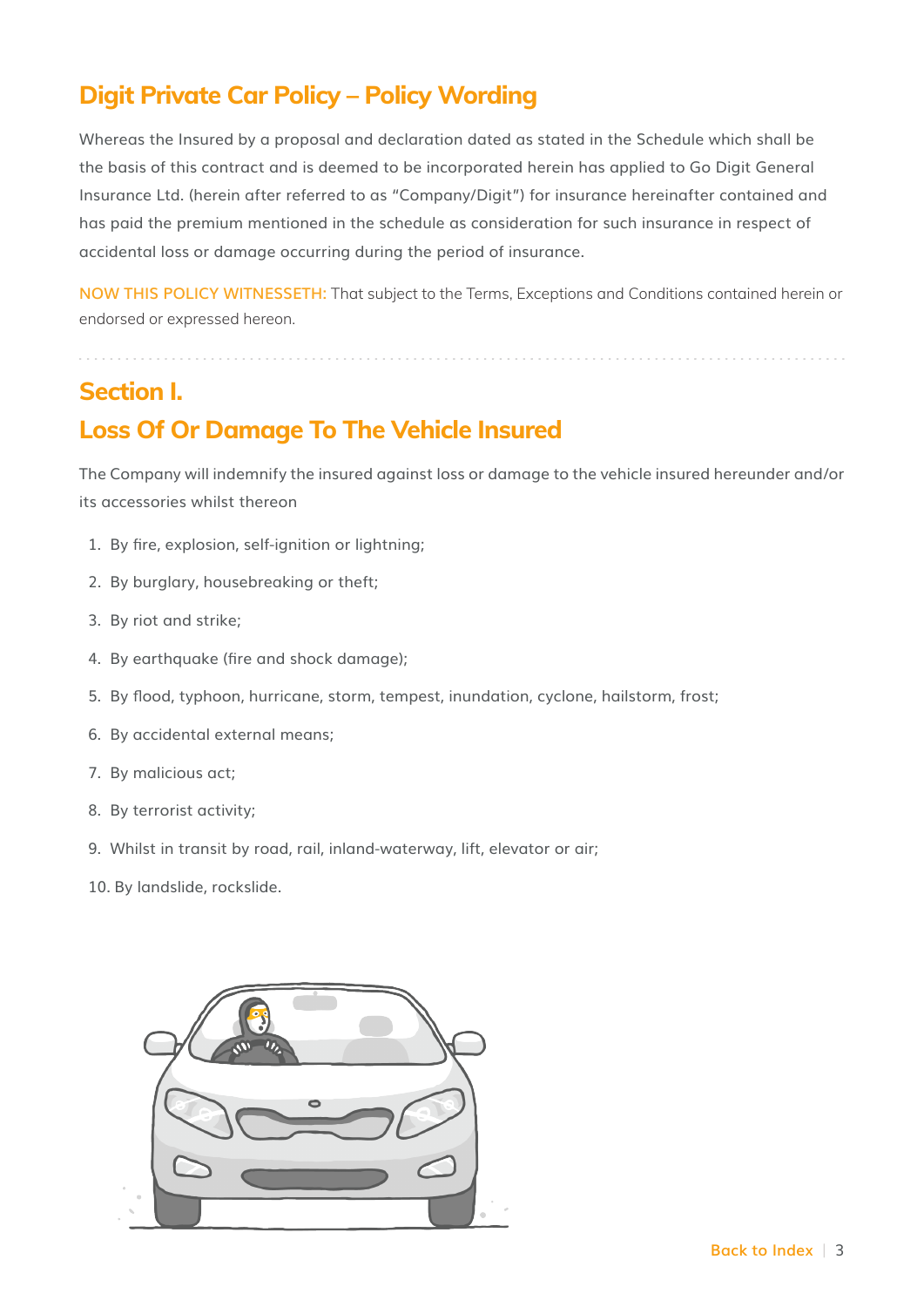Subject to a deduction for depreciation at the rates mentioned below in respect of parts replaced:

- 1. For all rubber/nylon/plastic parts, tyres and tubes, batteries and air bags 50%
- 2. For fibre glass components 30%
- 3. For all parts made of glass Nil
- 4. Rate of Depreciation for Painting In the case of painting, the depreciation rate of 50% shall be applied only on the material cost of total painting charges. In case of a consolidated bill for painting charges, the material component shall be considered as 25% of the total painting charges for the purpose of applying the depreciation.
- 5. Rate of depreciation for all other parts including wooden parts will be as per the following schedule

| <b>Age of Vehicle</b>                        | % of Depreciation |
|----------------------------------------------|-------------------|
| Not Exceeding 6 months                       | Nil               |
| Exceeding 6 months but not exceeding 1 year  | 5%                |
| Exceeding 1 year but not exceeding 2 years   | 10%               |
| Exceeding 2 years but not exceeding 3 years  | 15%               |
| Exceeding 3 years but not exceeding 4 years  | 25%               |
| Exceeding 4 years but not exceeding 5 years  | 35%               |
| Exceeding 5 years but not exceeding 10 years | 40%               |
| Exceeding 10 years                           | 50%               |

The Company shall not be liable to make any payment in respect of:.

- 1. Consequential loss, depreciation, wear and tear, mechanical or electrical breakdown, failures or breakages;
- 2. Damage to tyres and tubes unless the vehicle is damaged at the same time in which case the liability of the company shall be limited to 50% of the cost of replacement and;
- 3. Any accidental loss or damage suffered whilst the insured or any person driving the vehicle with the knowledge and consent of the insured is under the influence of intoxicating liquor or drugs.

In the event of the vehicle being disabled by reason of loss or damage covered under this Policy the Company will bear the reasonable cost of protection and removal to the nearest repairer and redelivery to the insured but not exceeding in all 1500/- in respect of any one accident.

The insured may authorise the repair of the vehicle necessitated by damage for which the Company may be liable under this Policy provided that: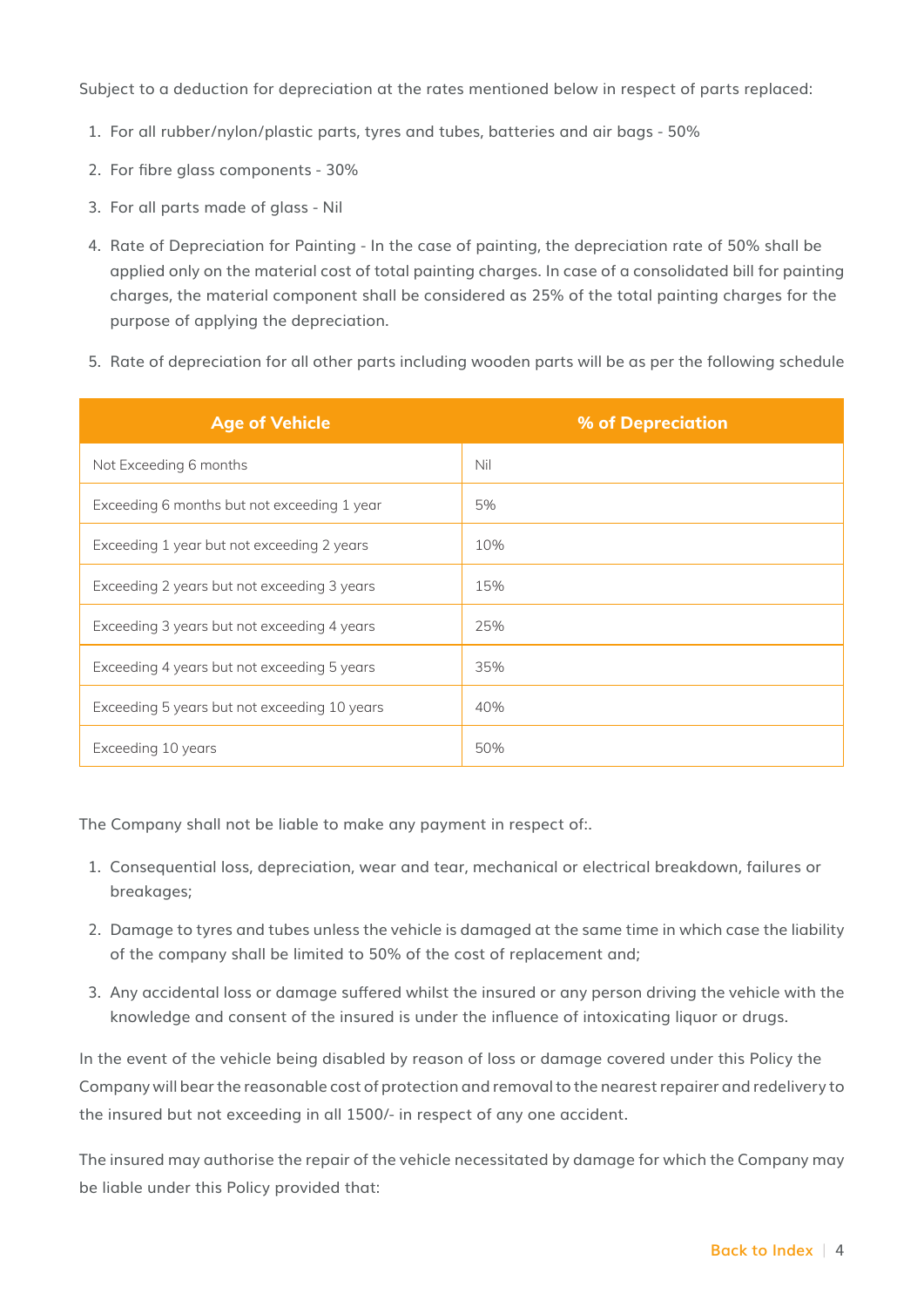- 1. The estimated cost of such repair including replacements, if any, does not exceed 500/-;
- 2. The Company is furnished forthwith with a detailed estimate of the cost of repairs; and
- 3. The insured shall give the Company every assistance to see that such repair is necessary and the charges are reasonable.

#### **Sum Insured, Insured's Declared Value (IDV)**

The Insured's Declared Value (IDV) of the vehicle will be deemed to be the 'SUM INSURED' for the purpose of this policy which is fixed at the commencement of each policy period for the insured vehicle.

The IDV of the vehicle (and accessories if any fitted to the vehicle) is to be fixed on the basis of the manufacturer's listed selling price of the brand and model as the vehicle insured at the commencement of insurance/renewal and adjusted for depreciation (as per schedule below).

The schedule of age-wise depreciation as shown below is applicable for the purpose of Total Loss/ Constructive Total Loss (TL/CTL) claims only.

| <b>Age of Vehicle</b>                       | % of Depreciation |
|---------------------------------------------|-------------------|
| Not Exceeding 6 months                      | 5%                |
| Exceeding 6 months but not exceeding 1 year | 15%               |
| Exceeding 1 year but not exceeding 2 years  | 20%               |
| Exceeding 2 years but not exceeding 3 years | 30%               |
| Exceeding 3 years but not exceeding 4 years | 40%               |
| Exceeding 4 years but not exceeding 5 years | 50%               |

#### **The Schedule of Depreciation for Fixing IDV of the Vehicle**

IDV of vehicles beyond 5 years of age and of obsolete models of the vehicles (i.e. models which the manufacturers have discontinued to manufacture) is to be determined on the basis of an understanding between the Company and the insured.

IDV shall be treated as the "Market Value" throughout the policy period without any further depreciation for the purpose of Total Loss (TL)/Constructive Total Loss (CTL) claims.

The insured vehicle shall be treated as a CTL if the aggregate cost of retrieval and/or repair of the vehicle, subject to terms and conditions of the policy, exceeds 75% of the IDV of the vehicle.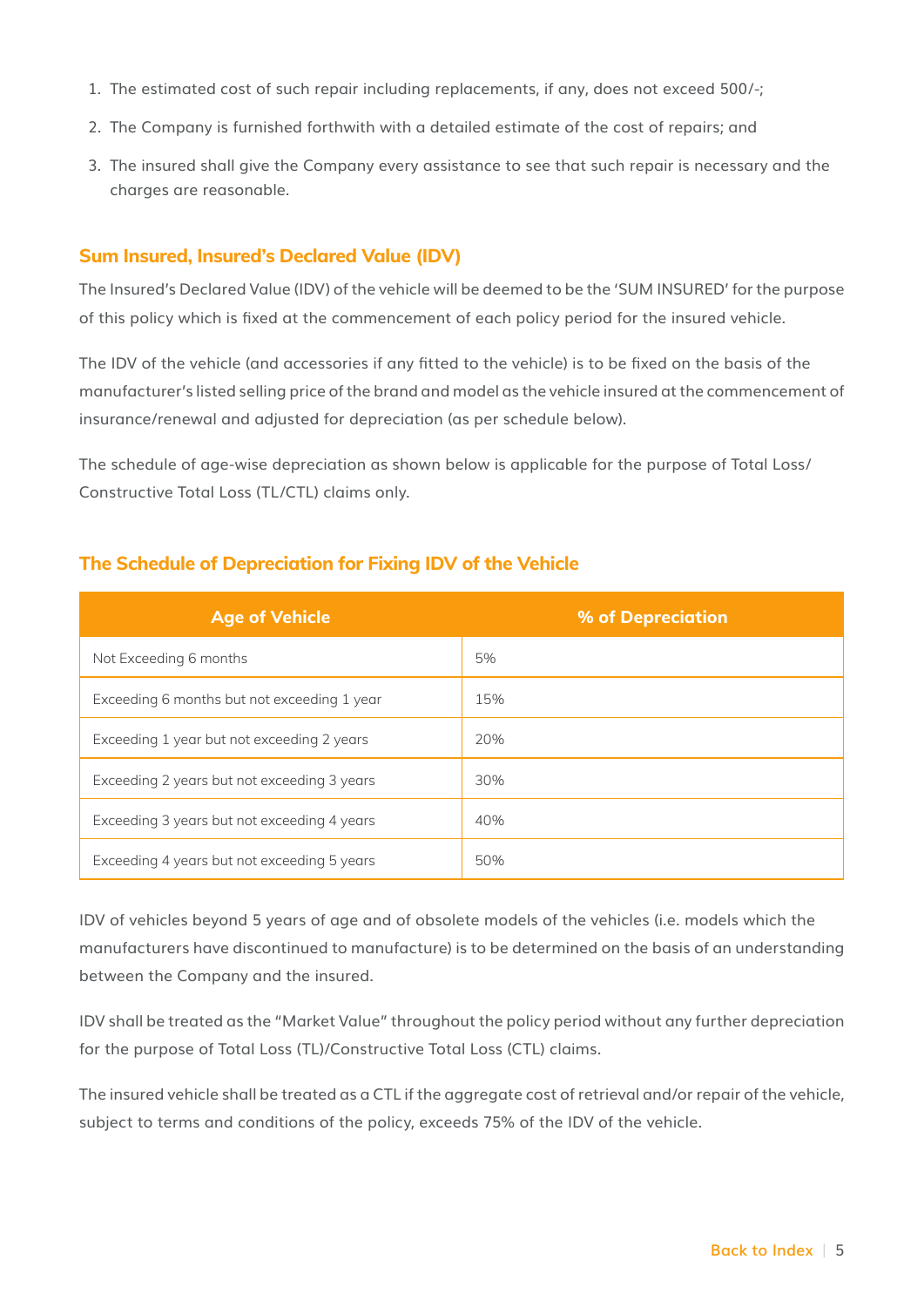# **Section II. Liability To Third Parties**

- 1. Subject to the limits of liability as laid down in the Schedule hereto the Company will indemnify the insured in the event of an accident caused by or arising out of the use of the vehicle against all sums which the insured shall become legally liable to pay in respect of:
	- a. Death of or bodily injury to any person including occupants carried in the vehicle (provided such occupants are not carried for hire or reward) but except so far as it is necessary to meet the requirements of Motor Vehicles Act, the Company shall not be liable where such death or injury arises out of and in the course of the employment of such person by the insured.
	- b. Damage to property other than property belonging to the insured or held in trust or in the custody or control of the insured.
- 2. The Company will pay all costs and expenses incurred with its written consent.
- 3. In terms of and subject to the limitations of the indemnity granted by this section to the insured, the Company will indemnify any driver who is driving the vehicle on the insured's order or with insured's permission provided that such driver shall as though he/she was the insured observe fulfill and be subject to the terms exceptions and conditions of this Policy in so far as they apply.
- 4. In the event of the death of any person entitled to indemnity under this policy the Company will in respect of the liability incurred by such person indemnify his/her personal representative in terms of and subject to the limitations of this Policy provided that such personal representative shall as though such representative was the insured observe, fulfill and be subject to the terms exceptions and conditions of this Policy in so far as they apply.
- 5. The Company may at its own option
	- a. Arrange for representation at any Inquest or Fatal Inquiry in respect of any death which may be the subject of indemnity under this Policy; and
	- b. Undertake the defense of proceedings in any Court of Law in respect of any act or alleged offence causing or relating to any event which may be the subject of indemnity under this Policy.

#### **Avoidance of Certain Terms and Right of Recovery**

Nothing in this Policy or any endorsement hereon shall affect the right of any person indemnified by this Policy or any other person to recover an amount under or by virtue of the provisions of the Motor Vehicles Act. But the insured shall repay to the Company all sums paid by the Company which the Company would not have been liable to pay but for the said provisions.

#### **Application of Limits of Indemnity**

In the event of any accident involving indemnity to more than one person any limitation by the terms of this Policy and/or of any Endorsement thereon of the amount of any indemnity shall apply to the aggregate amount of indemnity to all persons indemnified and such indemnity shall apply in priority to the insured.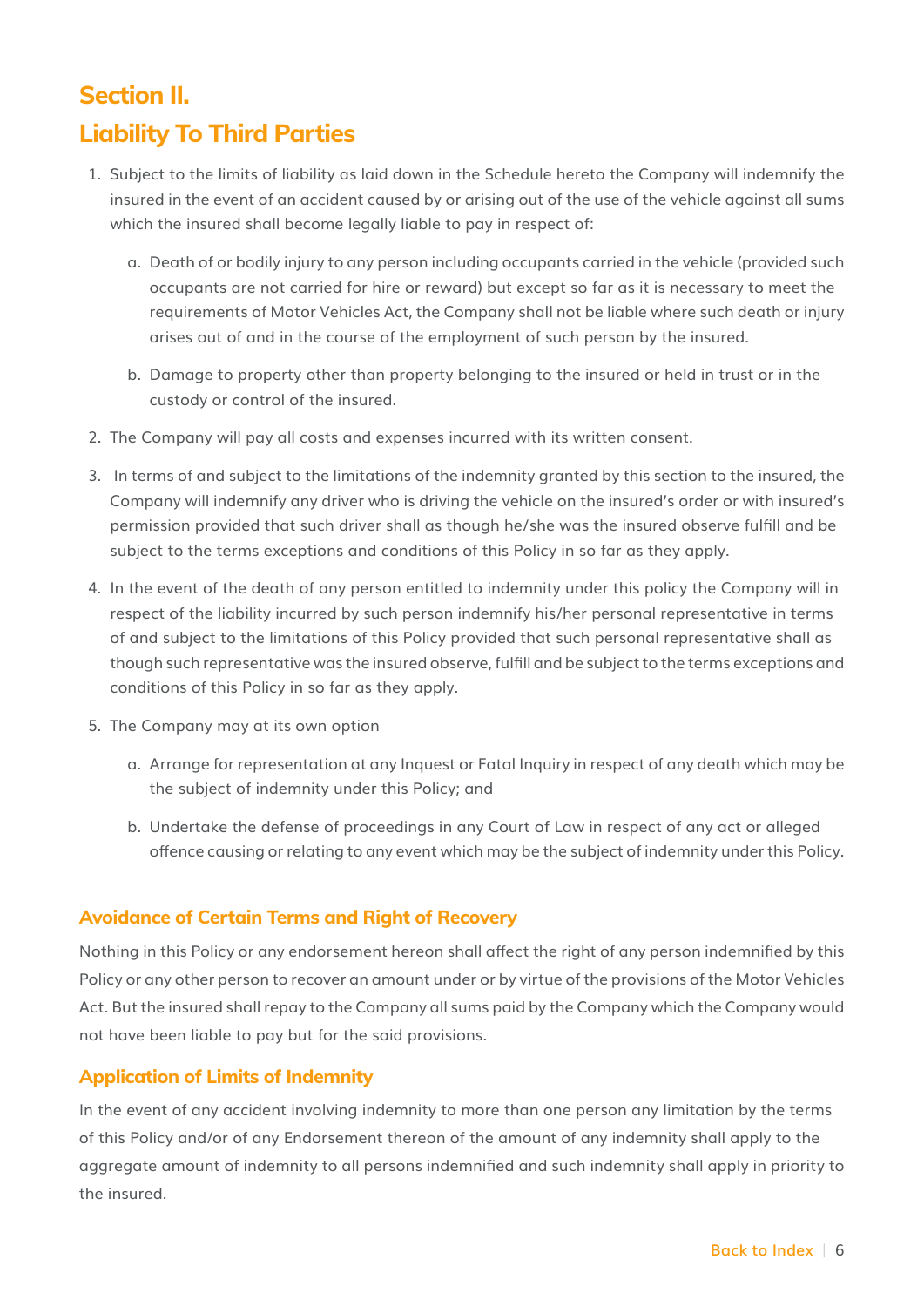### **Section III.**

#### **Personal Accident Cover For Owner-driver**

The Company undertakes to pay compensation as per the following scale for bodily injury/death sustained by the owner-driver of the vehicle, in direct connection with the vehicle insured or whilst driving or mounting into/dismounting from the vehicle insured or whilst traveling in it as a co-driver, caused by violent accidental external and visible means which independent of any other cause shall within six calendar months of such injury result in:

| <b>Nature of Injury</b>                                                        | <b>Scale of Compensation</b> |
|--------------------------------------------------------------------------------|------------------------------|
| i) Death                                                                       | 100%                         |
| ii) Loss of two limbs or sight of two eyes<br>or one limb and sight of one eye | 100%                         |
| iii) Loss of one limb or sight of one eye                                      | 50%                          |
| iv) Permanent total disablement from injuries other than<br>named above        | 100%                         |

#### Provided always that

- 1. Compensation shall be payable under only one of the items (i) to (iv) above in respect of the owner-driver arising out of any one occurrence and the total liability of the insurer shall not in the aggregate exceed the sum of 15 lakhs during any one period of insurance.
- 2. No compensation shall be payable in respect of death or bodily injury directly or indirectly wholly or in part arising or resulting from or traceable to
	- a. Intentional self-injury suicide or attempted suicide physical defect or infirmity or
	- b. An accident happening whilst such person is under the influence of intoxicating liquor or drugs.
- 3. Such compensation shall be payable directly to the insured or to his/her legal representatives whose receipt shall be the full discharge in respect of the injury to the insured.

This cover is subject to

- a. The owner-driver is the registered owner of the vehicle insured herein;
- b. The owner-driver is the insured named in this policy.
- c. The owner-driver holds an effective driving license, in accordance with the provisions of Rule 3 of the Central Motor Vehicles Rules, 1989 (or any amendments thereafter), at the time of the accident.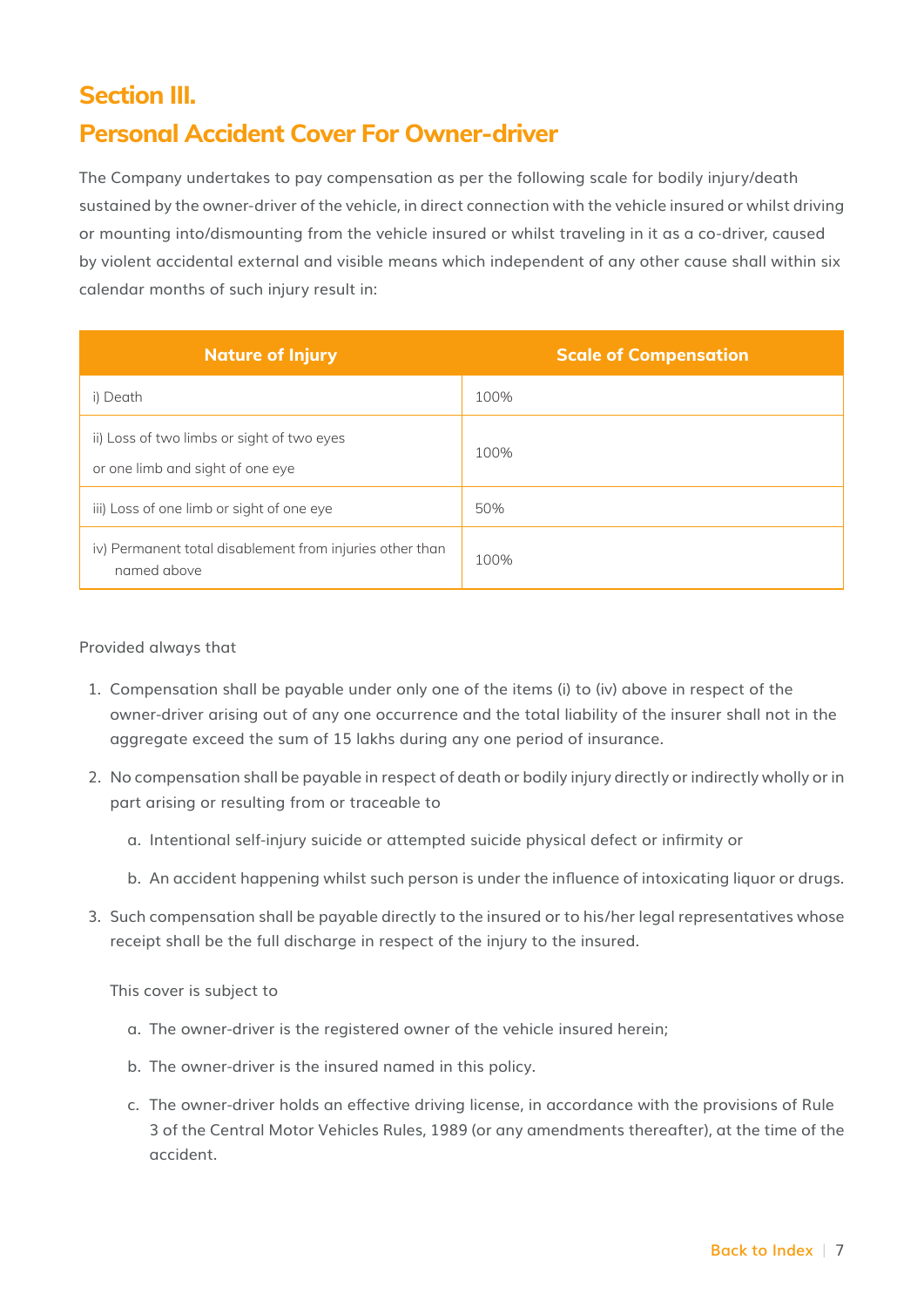#### **GENERAL EXCEPTIONS**

### **(Applicable to all Sections of the Policy)**

The Company shall not be liable under this Policy in respect of

- 1. Any accidental loss damage and/or liability caused sustained or incurred outside the geographical area stated in the schedule.
- 2. Any claim arising out of any Contractual Liability;
- 3. Any accidental loss damage and/or liability caused sustained or incurred whilst the vehicle insured herein is
	- a. Being used otherwise than in accordance with the "Limitations as to Use"; or
	- b. Being driven by or is for the purpose of being driven by him/her in the charge of any person other than a Driver as stated in the Driver's Clause.
- 4. (i) Any accidental loss or damage to any property whatsoever or any loss or expense whatsoever resulting or arising there from or any consequential loss.
- 4. (ii) Any liability of whatsoever nature directly or indirectly caused by or contributed to by or arising from ionising radiations or contamination by radioactivity from any nuclear fuel or from any nuclear waste from the combustion of nuclear fuel. For the purpose of this exception combustion shall include any self-sustaining process of nuclear fission.
- 5. Any accidental loss or damage or liability directly or indirectly caused by or contributed to by or arising from nuclear weapons material.
- 6. Any accidental loss damage and/or liability directly or indirectly or proximately or remotely occasioned by contributed to by or traceable to or arising out of or in connection with war, invasion, the act of foreign enemies, hostilities or warlike operations (whether before or after declaration of war) civil war, mutiny rebellion, military or usurped power or by any direct or indirect consequence of any of the said occurrences and in the event of any claim hereunder the insured shall prove that the accidental loss damage and/or liability arose independently of and was in no way connected with or occasioned by or contributed to by or traceable to any of the said occurrences or any consequences thereof and in default of such proof, the Company shall not be liable to make any payment in respect of such a claim.

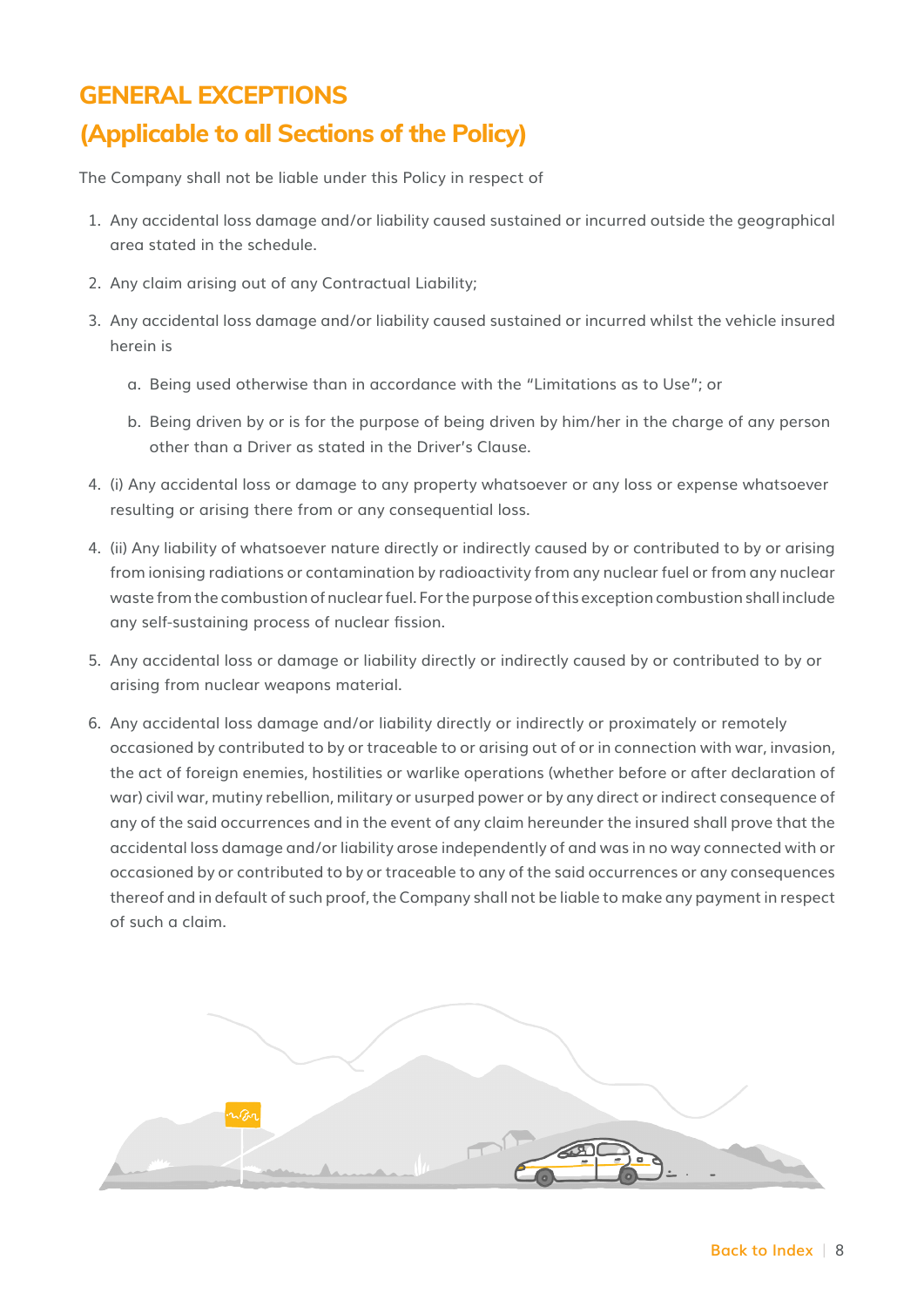### **Deductible**

In addition to the compulsory deductible, insured may also opt for voluntary deductible. The Company shall not be liable for each and every claim under Section - I (loss of or damage to the vehicle insured) of this Policy in respect of the sum of compulsory and voluntary deductible (if opted for) as stated in the policy schedule.

### **Conditions**

This Policy and the Schedule shall be read together and any word or expression to which a specific meaning has been attached in any part of this Policy or of the Schedule shall bear the same meaning wherever it may appear.

- 1. Notice shall be given in writing to the Company immediately upon the occurrence of any accidental loss or damage in the event of any claim and thereafter the insured shall give all such information and assistance as the Company shall require. Every letter, claim, writ, summons and/or process or copy thereof shall be forwarded to the Company immediately on receipt by the insured. Notice shall also be given in writing to the Company immediately after the insured shall have knowledge of any impending prosecution, inquest or fatal inquiry in respect of any occurrence which may give rise to a claim under this Policy. In case of theft or criminal act which may be the subject of a claim under this Policy the insured shall give immediate notice to the police and cooperate with the Company in securing the conviction of the offender.
- 2. No admission, offer, promise, payment or indemnity shall be made or given by or on behalf of the insured without the written consent of the Company which shall be entitled if it so desires to take over and conduct in the name of the insured the defense or settlement of any claim or to prosecute in the name of the insured for its own benefit any claim for indemnity or otherwise and shall have full discretion in the conduct of any proceedings or in the settlement of any claim and the insured shall give all such information and assistance as the Company may require.
- 3. The Company may at its own option repair, reinstate or replace the vehicle or part thereof and/or its accessories or may pay in cash the amount of the loss or damage and the liability of the Company shall not exceed:



- a. For total loss / constructive total loss of the vehicle – the Insured's Declared Value (IDV) of the vehicle (including accessories thereon) as specified in the Schedule less the value of the wreck.
- b. For partial losses, i.e. losses other than Total Loss/Constructive Total Loss of the vehicle – actual and reasonable costs of repair and/or replacement of parts lost/damaged subject to depreciation as per limits specified.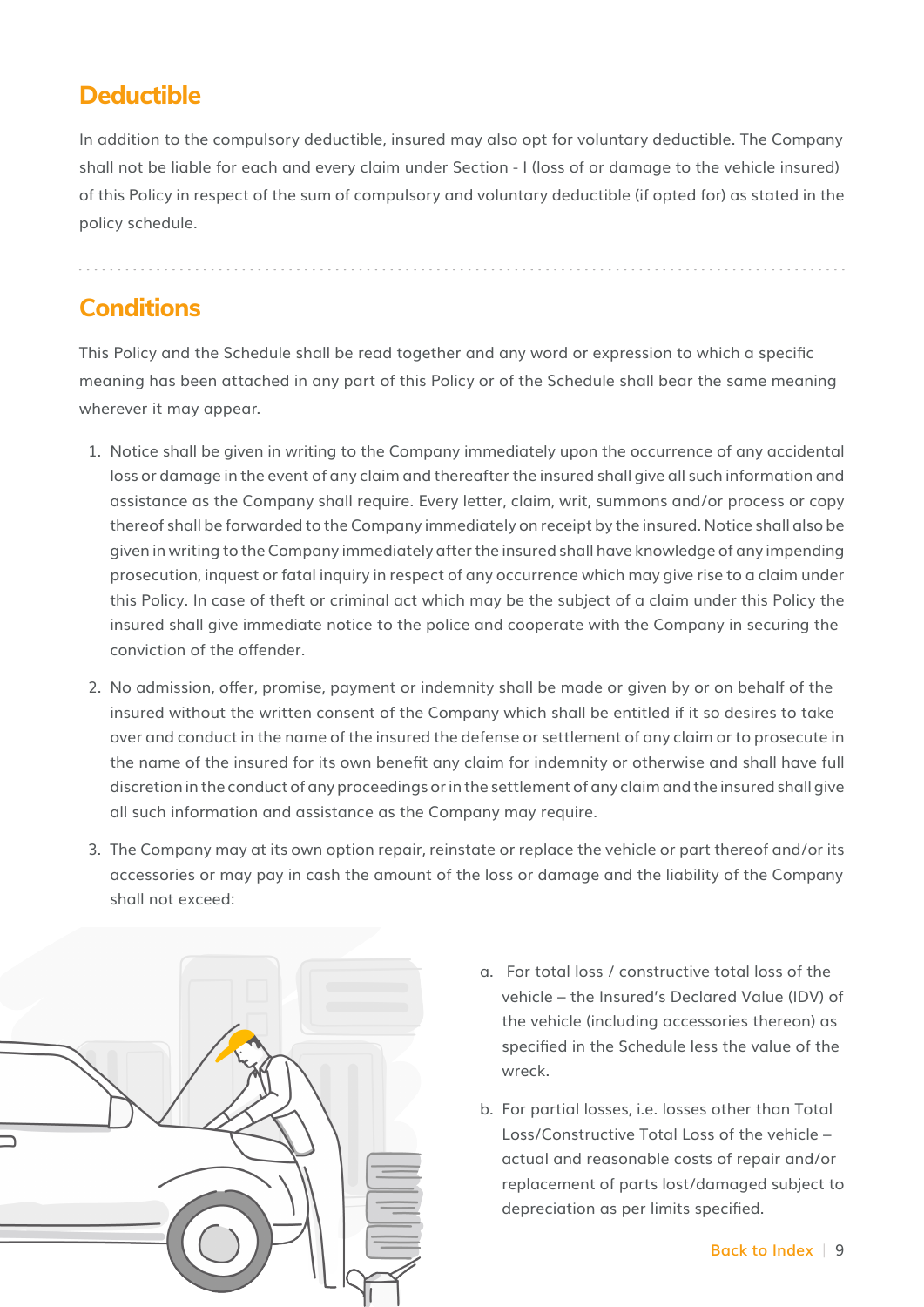- 4. The insured shall take all reasonable steps to safeguard the vehicle from loss or damage and to maintain it in efficient condition and the Company shall have at all times free and full access to examine the vehicle or any part thereof or any driver or employee of the insured. In the event of any accident or breakdown, the vehicle shall not be left unattended without proper precautions being taken to prevent further damage or loss and if the vehicle be driven before the necessary repairs are effected, any extension of the damage or any further damage to the vehicle shall be entirely at the insured's own risk.
- 5. If at the time of occurrence of an event that gives rise to any claim under this policy there is in existence any other insurance covering the same liability, the Company shall not be liable to pay or contribute more than its ratable proportion of any compensation, cost or expense.
- 6. If any dispute or difference shall arise as to the quantum to be paid under this policy (liability being otherwise admitted), such difference shall independent of all other questions be referred to the decision of a sole arbitrator to be appointed in writing by the parties to the dispute or if they cannot agree upon a single arbitrator within 30 days of any party invoking Arbitration, the same shall be referred to a panel of three arbitrators comprising two arbitrators – one to be appointed by each of the parties to the dispute / difference, and a third arbitrator to be appointed by such two arbitrators who shall act as the presiding arbitrator and Arbitration shall be conducted under and in accordance with the provisions of the Arbitration and Conciliation Act, 1996 and any amendments thereafter.

It is clearly agreed and understood that no difference or dispute shall be referable to Arbitration as hereinbefore provided, if the Company has disputed or not accepted liability under or in respect of this policy.

It is hereby expressly stipulated and declared that it shall be condition precedent to any right of action or suit upon this policy that the award by such arbitrator/ arbitrators of the amount of the loss or damage shall be first obtained. It is also hereby further expressly agreed and declared that if the Company shall disclaim liability tothe insured for any claim hereunder and such claim shall not, within twelve calendar months from the date of such disclaimer have been made the subject matter of a suit in a court of law, then the claim shall for all purposes be deemed to have been abandoned and shall not thereafter be recoverable hereunder.

- 7. The due observance and fulfillment of the terms, conditions and endorsements of this Policy in so far as they relate to anything to be done or complied with by the insured and the truth of the statements and answers in the said proposal shall be conditions precedent to any liability of the Company to make any payment under this Policy.
- 8. In the event of the death of the sole insured, this policy will not immediately lapse but will remain valid for a period of three months from the date of the death of insured or until the expiry of this policy (whichever is earlier). During the said period, legal heir(s) of the insured to whom the custody and use of the Motor Vehicle passes may apply to have this Policy transferred to the name(s) of the heir(s) or obtain a new insurance policy for the Motor Vehicle. Where such legal heir(s) desire(s) to apply for transfer of this policy or obtain a new policy for the vehicle such heir(s) should make an application to the Company accordingly within the aforesaid period. All such applications should be accompanied by:
	- a. Death Certificate in respect of the insured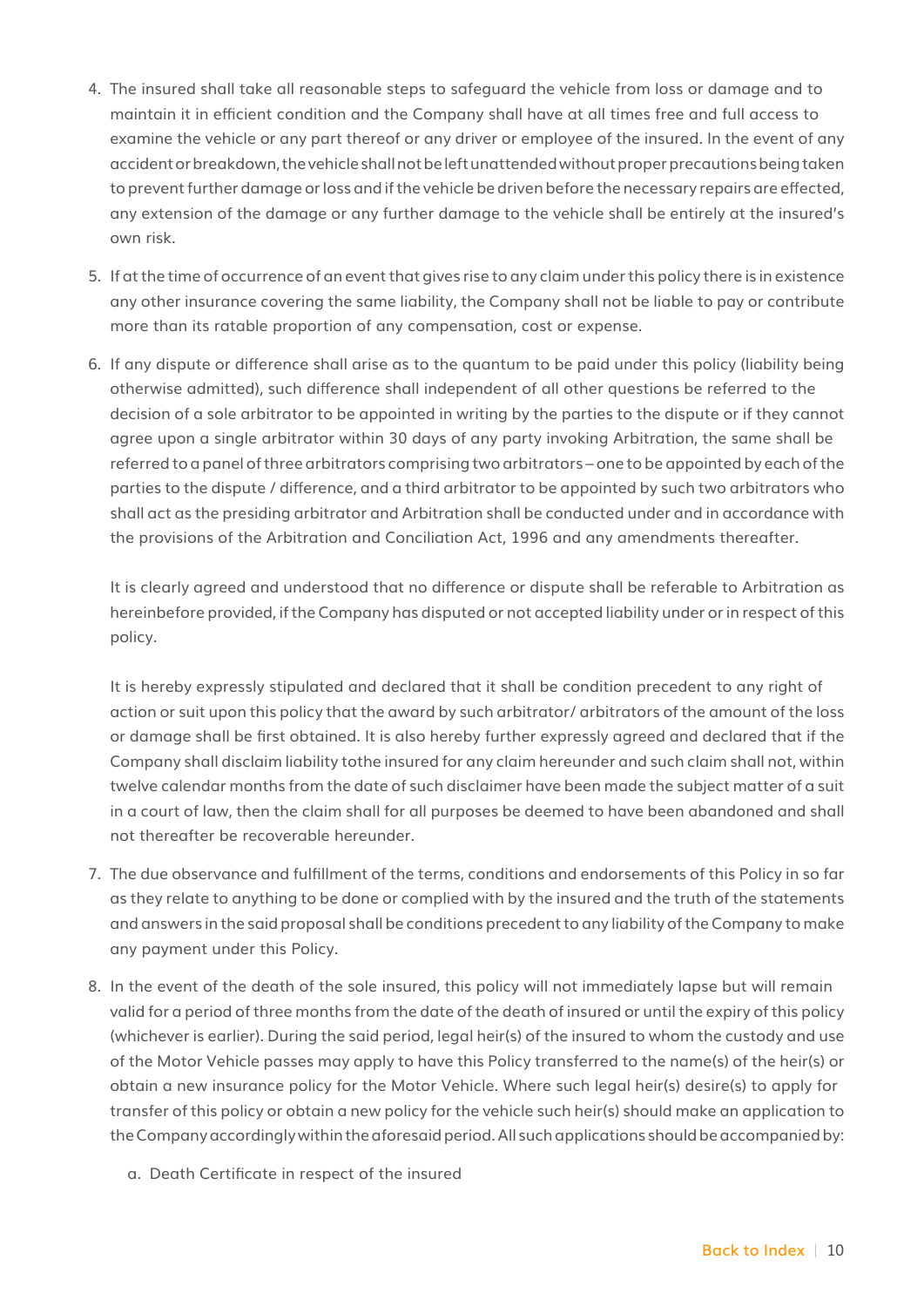- b. Proof of Title to the vehicle
- c. Original Policy
- 9. No change can be made to this policy unless the Company has approved it and confirmed by endorsing the policy schedule.
- 10. Any and all disputes arising out of and under this Policy shall be governed by and determined in accordance with Indian law.
- 11. All other conditions which are not specifically mentioned in the policy document will be as per Indian Motor Tariff (IMT) 2002.



### **Cancellation**

**Cancellation by Insurer:** A policy may be cancelled by the Company on the grounds of misrepresentation, fraud, non-disclosure of material facts or non- cooperation of the insured by sending to the insured seven days' notice by recorded delivery to the insured's last known address or e-mail ID and the Company will refund to the insured the pro-rata premium for the balance period of the policy.

**Cancellation by Insured:** Policy may be cancelled at the option of the insured with seven days' notice of cancellation and the Company will be entitled to retain premium on short period scale of rates for the period for which the cover has been in existence prior to the cancellation of the policy. The balance premium, if any, will be refundable to the insured. In case of cancellation of policy by the insured, premium would be retained as per below table: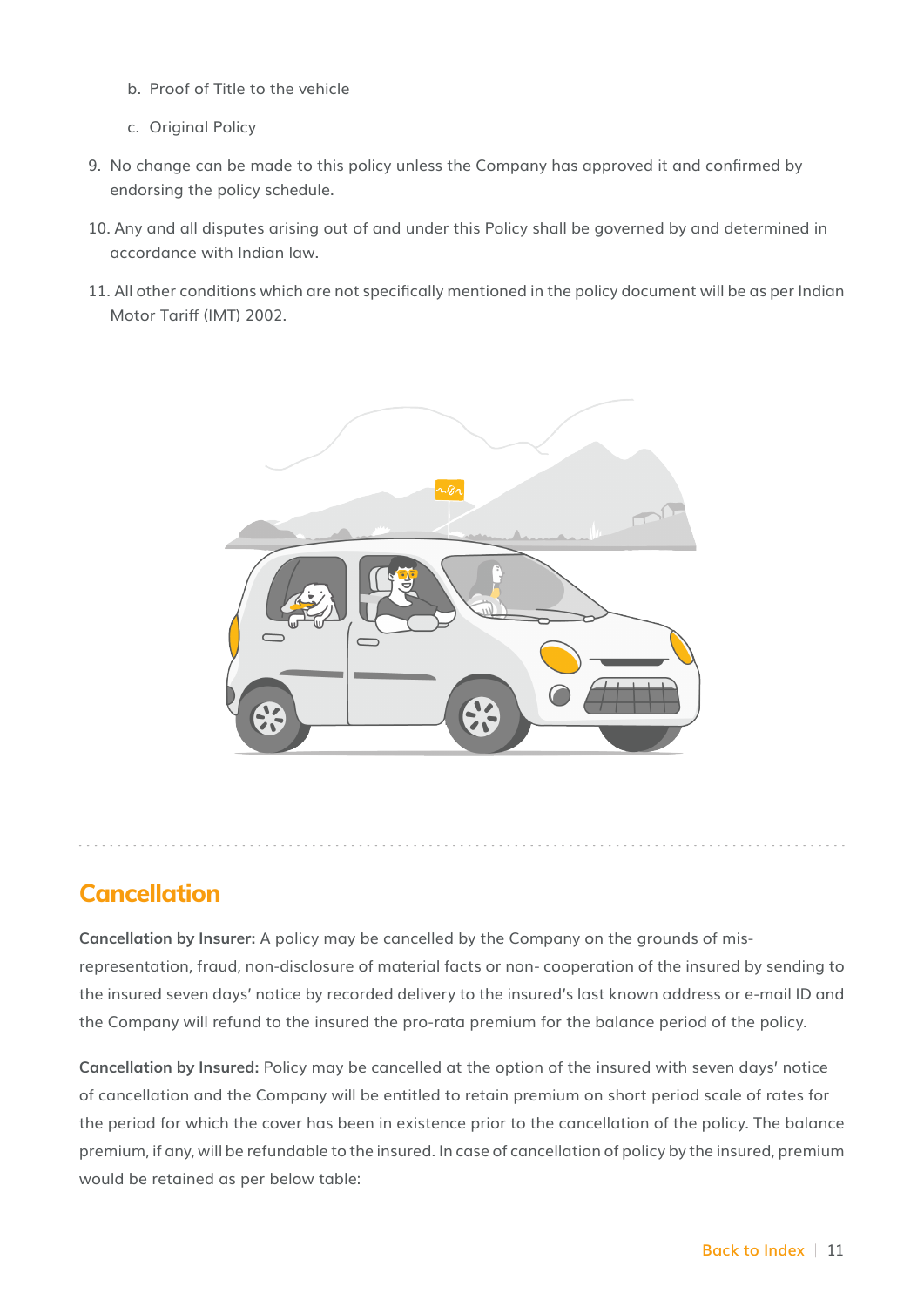| <b>Period</b>                                 | % of Annual Premium             |
|-----------------------------------------------|---------------------------------|
| Not Exceeding 1 month                         | 20%                             |
| Exceeding 1 month but not exceeding 2 months  | 30%                             |
| Exceeding 2 months but not exceeding 3 months | 40%                             |
| Exceeding 3 months but not exceeding 4 months | 50%                             |
| Exceeding 4 months but not exceeding 5 months | 60%                             |
| Exceeding 5 months but not exceeding 6 months | 70%                             |
| Exceeding 6 months but not exceeding 7 months | 80%                             |
| Exceeding 7 months but not exceeding 8 months | 90%                             |
| Exceeding 8 months                            | <b>Full Annual Premium/Rate</b> |

A Refund of premium will be subject to:

- a. There being no claim under the policy, and
- b. The retention of minimum premium as specified in the Tariff

. . . . . . . . . .

c. A policy can be cancelled only after ensuring that the vehicle is insured elsewhere, at least for Liability Only cover and after surrender of the original Certificate of Insurance for cancellation.

#### **No Claim Bonus (NCB)**

The insured is entitled for a No Claim Bonus (NCB) on the Own Damage section of the policy, if no claim is made or pending during the preceding year(s), as per the following table:

| <b>Period of Insurance</b>                                                        | % of NCB on OD Premium |
|-----------------------------------------------------------------------------------|------------------------|
| No claim made or pending during the preceding full year<br>of insurance           | 20%                    |
| No claim made or pending during the preceding 2<br>consecutive years of insurance | 25%                    |
| No claim made or pending during the preceding 3<br>consecutive years of insurance | 35%                    |
| No claim made or pending during the preceding 4<br>consecutive years of insurance | 45%                    |
| No claim made or pending during the preceding 5<br>consecutive years of insurance | 50%                    |

. . . . . . . . . . . . . . . . .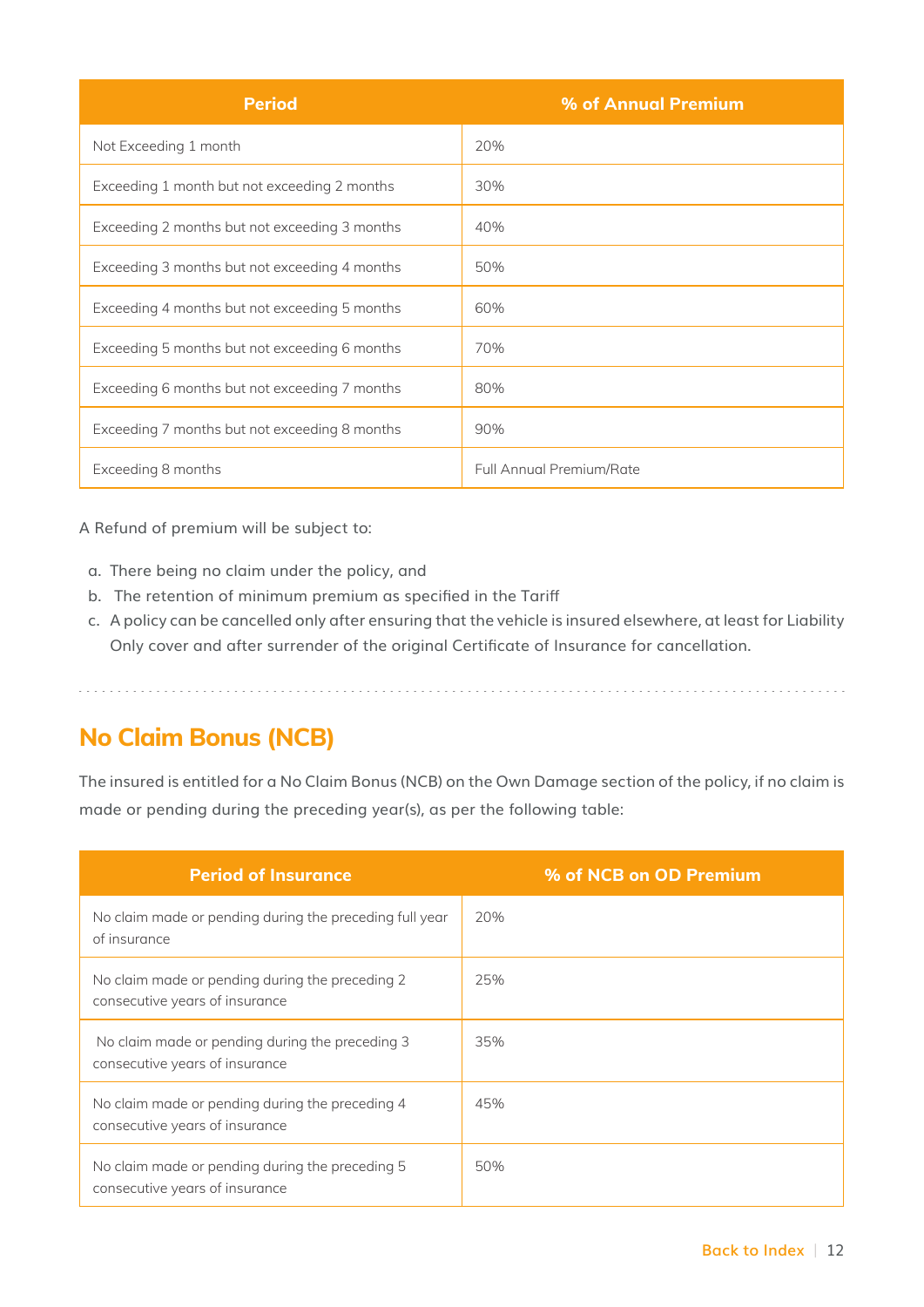No Claim Bonus will only be allowed provided the policy is renewed within 90 days of the expiry date of the previous policy.

However, in the case of Military or Para military Personnel working in Forward Areas, the period of 90 days may be extended up to 365 days depending on the circumstances of each individual case with a declaration in writing by the policy holder that the vehicle was not put to use during the interim period.

#### **NOTE:**

- i. Maximum NCB that can be earned by an Insured is 50%
- ii. An Insured becomes entitled for NCB only at the time of renewal of policy after the expiry of thefull duration of the Policy.

Sunset Clause: If at the renewal falling due any time between 1st July 2002 and 30th June 2003, both days inclusive, (after completion of the full policy period of 12 months) an insured becomes entitled to an NCB of 55% or 65% in terms of the Tariff prevailing prior to 1st July 2002, the entitlement of such higher percentage of NCB will remain protected for all subsequent renewals till a claim arises under the policy, in which case the NCB will revert to "Nil" at the next renewal. Thereafter, NCB if any earned, will be in terms of the above table.

### **Customer Grievance Redressal Policy**

We hope that we never leave you dissatisfied. However, if you ever wish to lodge a complaint, please feel free to call our 24 × 7 Toll free number **1800-258-5956** or email the customer service desk at **hello@godigit.com**.

Senior citizens can now contact us on **1800-258-5956** or write to us at **seniors@godigit.com**.

After investigating the matter internally and subsequent closure, we will send you our response.

If you do not get a satisfactory response from us and you wish to pursue other avenues for redressal of grievances, you may approach Insurance Ombudsman appointed by IRDAI under the Insurance Ombudsman Scheme.

The contact details of the Insurance Ombudsman centers are mentioned below: (Note: Address and contact number of Governing Body of Insurance Council)

Secretary General - Governing Body of Insurance Council Jeevan Seva Annexe, 3rd Floor, S.V. Road, Santacruz (W), Mumbai 400 054. Tel. No.: **022-26106889/671/980**, Fax No.: **022-26106949**, **080-26106052**, Email: **inscoun@ecoi.co.in**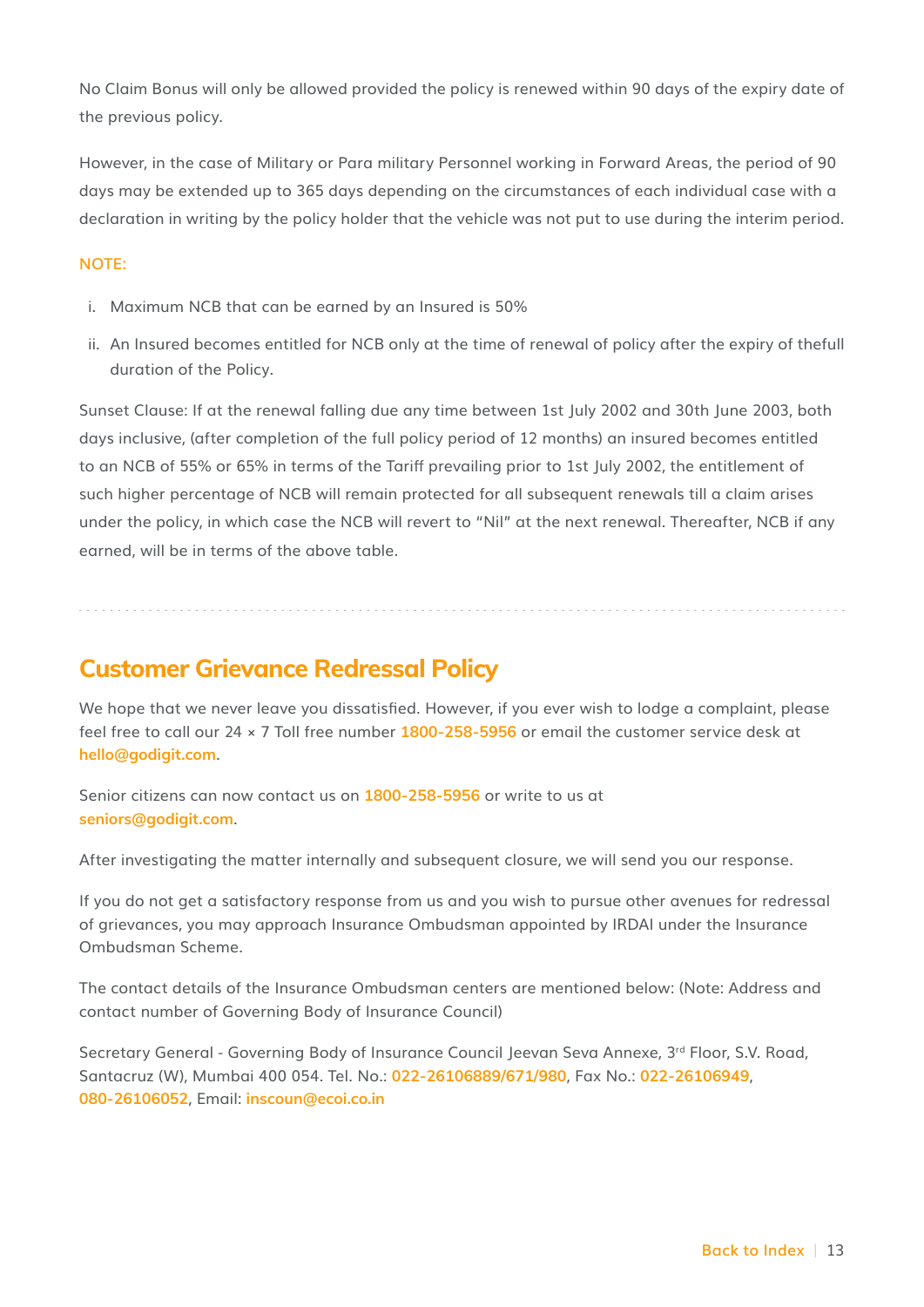| <b>Office Location</b> | <b>Contact Details</b>                                                                                                                                                                                                                                           | <b>Jurisdiction of Office</b><br>(Union Territory, District)                         |
|------------------------|------------------------------------------------------------------------------------------------------------------------------------------------------------------------------------------------------------------------------------------------------------------|--------------------------------------------------------------------------------------|
| <b>AHMEDABAD</b>       | Office of the Insurance Ombudsman, Jeevan Prakash<br>Building, 6th floor, Tilak Marg, Relief Road,<br>Ahmedabad - 380 001.<br>Tel.: 079 - 25501201/02/05/06,<br>Email: bimalokpal.ahmedabad@ecoi.co.in                                                           | Gujarat, Dadra & Nagar Haveli,<br>Daman and Diu.                                     |
| <b>BENGALURU</b>       | Office of the Insurance Ombudsman, Jeevan Soudha Build-<br>ing, PID No. 57-27-N-19, Ground Floor, 19/19, 24th Main<br>Road, JP Nagar, Ist Phase, Bengaluru - 560 078.<br>Tel.: 080 - 26652048 / 26652049,<br>Email: bimalokpal.bengaluru@ecoi.co.in              | Karnataka.                                                                           |
| <b>BHOPAL</b>          | Office of the Insurance Ombudsman, Janak Vihar Com-<br>plex, 2nd Floor, 6, Malviya Nagar, Opp. Airtel Office,<br>Near New Market, Bhopal - 462 003.<br>Tel.: 0755 - 2769201 / 2769202, Fax: 0755 - 2769203,<br>Email: bimalokpal.bhopal@ecoi.co.in               | Madhya Pradesh, Chhattisgarh.                                                        |
| <b>BHUBANESHWAR</b>    | Office of the Insurance Ombudsman, 62,<br>Forest park, Bhubaneshwar - 751 009.<br>Tel.: 0674 - 2596461 /2596455, Fax: 0674 - 2596429,<br>Email: bimalokpal.bhubaneswar@ecoi.co.in                                                                                | Orissa.                                                                              |
| <b>CHANDIGARH</b>      | Office of the Insurance Ombudsman, S.C.O. No. 101, 102<br>& 103, 2nd Floor, Batra Building, Sector 17 - D, Chandi-<br>garh - 160 017. Tel.: 0172 - 2706196 / 2706468,<br>Fax: 0172 - 2708274, Email: bimalokpal.chandigarh@ecoi.co.in                            | Punjab, Haryana, Himachal Pradesh,<br>Jammu & Kashmir, Chandīgarh.                   |
| <b>CHENNAI</b>         | Office of the Insurance Ombudsman, Fatima Akhtar Court,<br>4th Floor, 453, Anna Salai, Teynampet,<br>CHENNAI - 600 018. Tel.: 044 - 24333668 / 24335284,<br>Fax: 044 - 24333664, Email: bimalokpal.chennai@ecoi.co.in                                            | Tamil Nadu, Pondicherry Town and<br>Karaikal (which are part of Pondi-<br>cherry).   |
| <b>DELHI</b>           | Office of the Insurance Ombudsman, 2/2 A, Universal<br>Insurance Building, Asaf Ali Road, New Delhi - 110 002.<br>Tel.: 011 - 23232481 / 23213504, Fax: 011 - 23230858<br>Email: bimalokpal.delhi@ecoi.co.in                                                     | Delhi.                                                                               |
| <b>GUWAHATI</b>        | Office of the Insurance Ombudsman, Jeevan Nivesh, 5th<br>Floor, Nr. Panbazar over bridge, S.S. Road,<br>Guwahati - 781001(ASSAM).<br>Tel.: 0361 - 2132204 / 2132205, Fax: 0361 - 2732937,<br>Email: bimalokpal.guwahati@ecoi.co.in                               | Assam, Meghalaya, Manipur, Mizo-<br>ram, Arunachal Pradesh, Nagaland<br>and Tripura. |
| <b>HYDERABAD</b>       | Office of the Insurance Ombudsman, 6-2-46, 1st floor,<br>"Moin Court", Lane Opp. Saleem Function Palace, A. C.<br>Guards, Lakdi-Ka-Pool, Hyderabad - 500 004.<br>Tel.: 040 - 65504123 / 23312122, Fax: 040 - 23376599,<br>Email: bimalokpal.hyderabad@ecoi.co.in | Andhra Pradesh, Telangana, Yanam<br>and part of Territory of Pondicherry.            |
| <b>JAIPUR</b>          | Office of the Insurance Ombudsman, Jeevan Nidhi - II<br>Bldg., Gr. Floor, Bhawani Singh Marg, Jaipur - 302 005.<br>Tel.: 0141 - 2740363, Email: Bimalokpal.jaipur@ecoi.co.in                                                                                     | Rajasthan.                                                                           |
| <b>ERNAKULAM</b>       | Office of the Insurance Ombudsman, 2nd Floor, Pulinat<br>Bldg, Opp. Cochin Shipyard, M. G. Road,<br>Ernakulam - 682 015. Tel.: 0484 - 2358759 / 2359338,<br>Fax: 0484 - 2359336, Email: bimalokpal.ernakulam@ecoi.co.in                                          | Kerala, Lakshadweep, Mahe-a part<br>of Pondicherry.                                  |